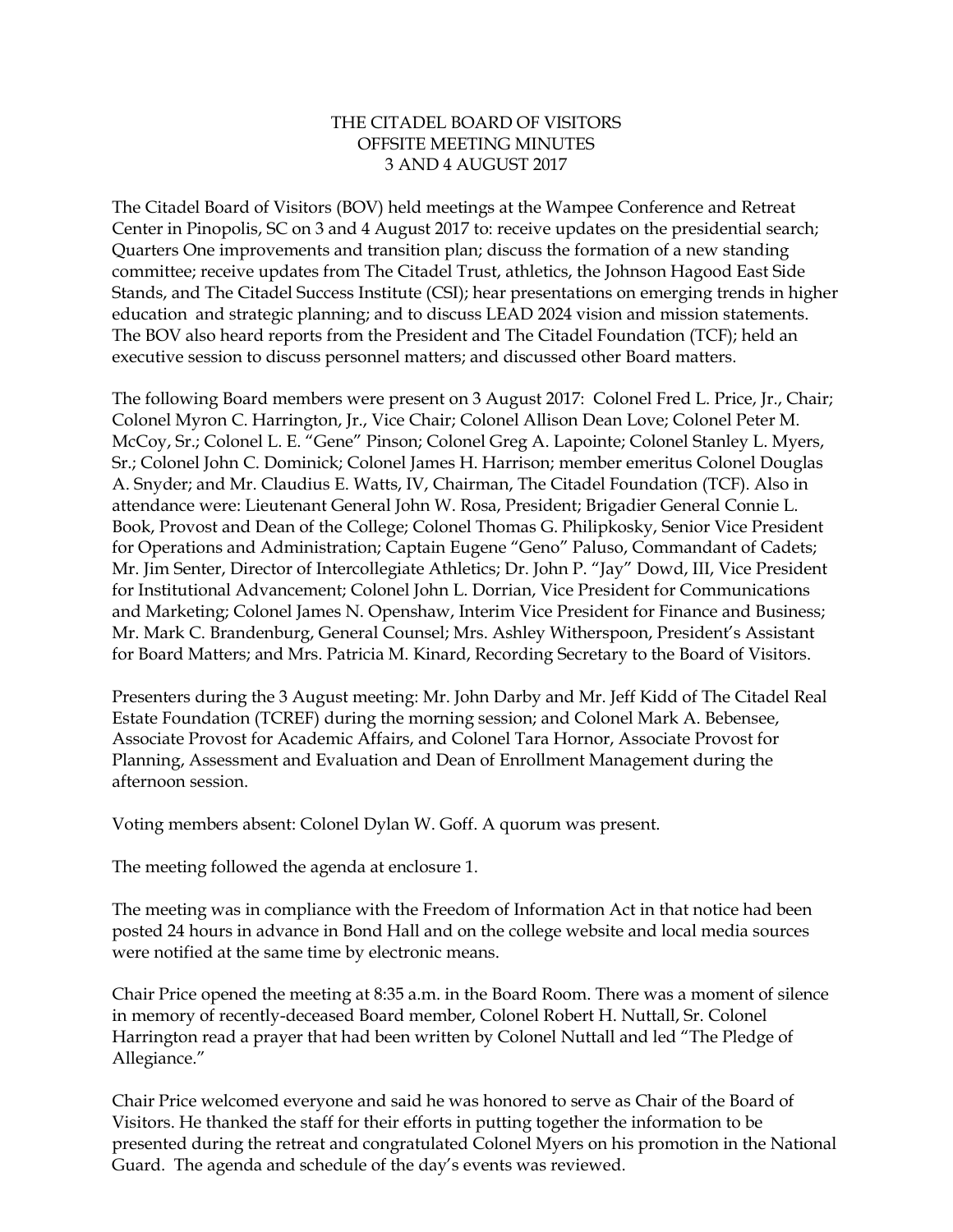Board of Visitors offsite meeting minutes 3 and 4 August 2017 Page two

General Rosa introduced Colonel Dorrian and Colonel Openshaw to the Board.

Chair Price gave an update on the presidential search. He asked the Board to submit suggestions of what they believe the college is looking for in a presidential candidate. Colonel Philipkosky will forward to the Board the proposed advertisement for the position.

A review of the expenses for the proposed transition maintenance to Quarters One was presented by Colonel Philipkosky. General Rosa noted the current house was built in 1954 and would take two years to rebuild.

The intent of creating a new standing committee, Finance and Audit, is for oversight of financial matters. This is the first time the Board has looked at what is working within the current committee structure since the reduction in the number of committees several years ago. Colonel Lapointe recommended a work group be established to determine the form and function of a possible Board committee, and to avoid redundancy. At a minimum, the committee needs to be tactical - narrower in oversight with an emphasis on the audit function. The committee would also provide another outlet for reporting of potential fraud.

A work group consisting of Colonel Lapointe, Colonel Harrington, and Colonel Snyder will focus on those guidelines and will report back to the Board at the September meeting; Colonel Philipkosky will act as liaison.

Colonel Harrington moved:

## **MOTION**

*"That the Board of Visitors authorizes the formation of a working group to review financial aspects of the Board structure."*

The motion was seconded and unanimously approved by the voting members in attendance: Price, Harrington, Love, McCoy, Pinson, Lapointe, Myers, Dominick, and Harrison.

Colonel Openshaw gave an overview of The Citadel Trust, including the history of the nonprofit corporation, cash flows, end of year balances, unrestricted gifts, spend rates, and sources and uses.

During the discussion that followed, General Rosa noted the importance of putting together a long-term plan for the Trust. Donors are now giving to specific items within the LEAD 2018 Plan rather than to unrestricted funds. Restricted dollars could be moved to TCF and have the Trust focus on unrestricted funds.

Mr. Senter reported the athletic cadre is back on campus and is doing well. The basketball team will be going on a tour of the Dominican Republic, which will be funded by the proceeds from the Florida State game. Maybank Field has new turf, thanks to a gift from Mr. Bill Sansom. The seats on the East Side of the stadium will be ready for the 7 October football game; visitors will be put in the northwest corner of the stadium for the first two games. Although scheduling ACC games has become more difficult, games against Clemson have been set for the 2020 and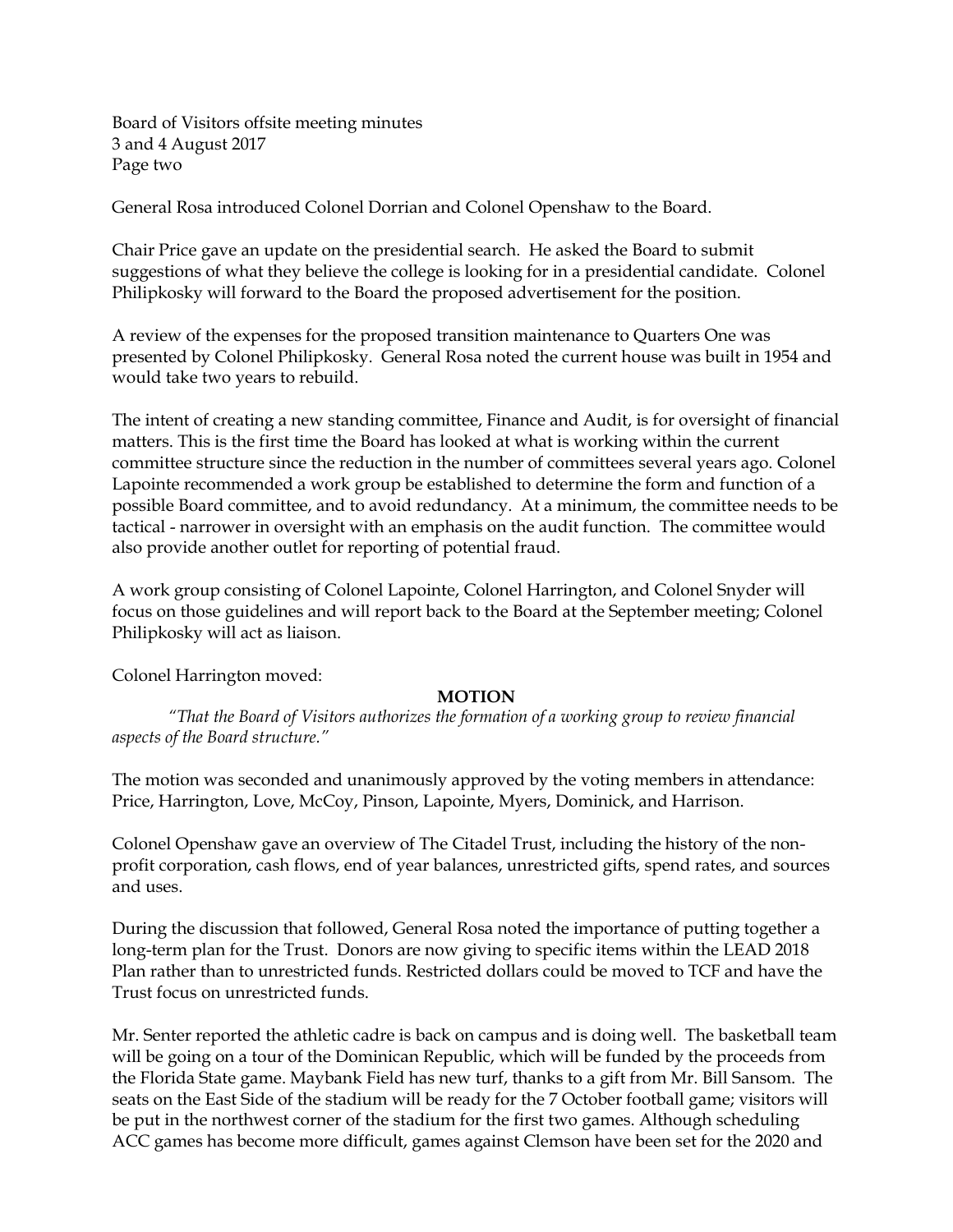Board of Visitors offsite meeting minutes 3 and 4 August 2017 Page three

2024 seasons. The new baseball coach is doing well and is busy on the recruiting trail. We will have instant replay at football games this year at a cost of \$15,000.

General Book gave a review of the progress of The Citadel Success Institute (CSI), held on 5 through 28 July. There was a record enrollment, with 260 students completing the course, and 100% passing the PT requirements. The attendance figures mirror the college's enrollment, with \$45,000 in scholarships awarded.

Mr. Darby and Mr. Kidd reviewed potential East Side Stands improvements, including short and long term project goals and objectives, with a time line; various options, including office and residence elements; and next actions. Mr. Darby said a better idea on the schedule and a more realistic timeline would be provided to the Board at the September meeting.

A special meeting of the BOV will be scheduled for Monday, 7 August, to approve moving forward with the development process.

The meeting adjourned for lunch at 11:45 a.m. to be reconvened at 1 p.m.

General Book presented information from a seminar on higher education she attended this summer. She discussed several trends in higher education: the decreasing number of potential students, the reason for attending college is more jobs focused, and the need for colleges to create innovative curriculum pathways.

General Rosa reviewed the evolution of strategic planning at The Citadel, beginning with the "Strategic Vision to the Year 2042," to The Citadel Blueprint (2009-2012), to LEAD 2018 (2012- 2018).

Board members divided into two groups to do a table exercise in headline writing for the LEAD 2024 strategic plan. The results were shared with both groups.

Colonel Bebensee reviewed the strategic plan visions of several peer institutions, followed by Colonel Hornor's outline of strategic planning conversations on campus regarding the college's mission statement with recommendations from the campus community.

A discussion of both the vision and mission statements followed. General Book will prepare a draft for presentation at the September BOV meeting, with a final version presented for approval at the January 2018 meeting.

The Board discussed abatements, tuition discounts, and waivers.

Colonel Lapointe commented on the progress TCREF has made, saying The Citadel was late in setting up the foundation compared to other South Carolina colleges; however, they have made great strides in a short period of time.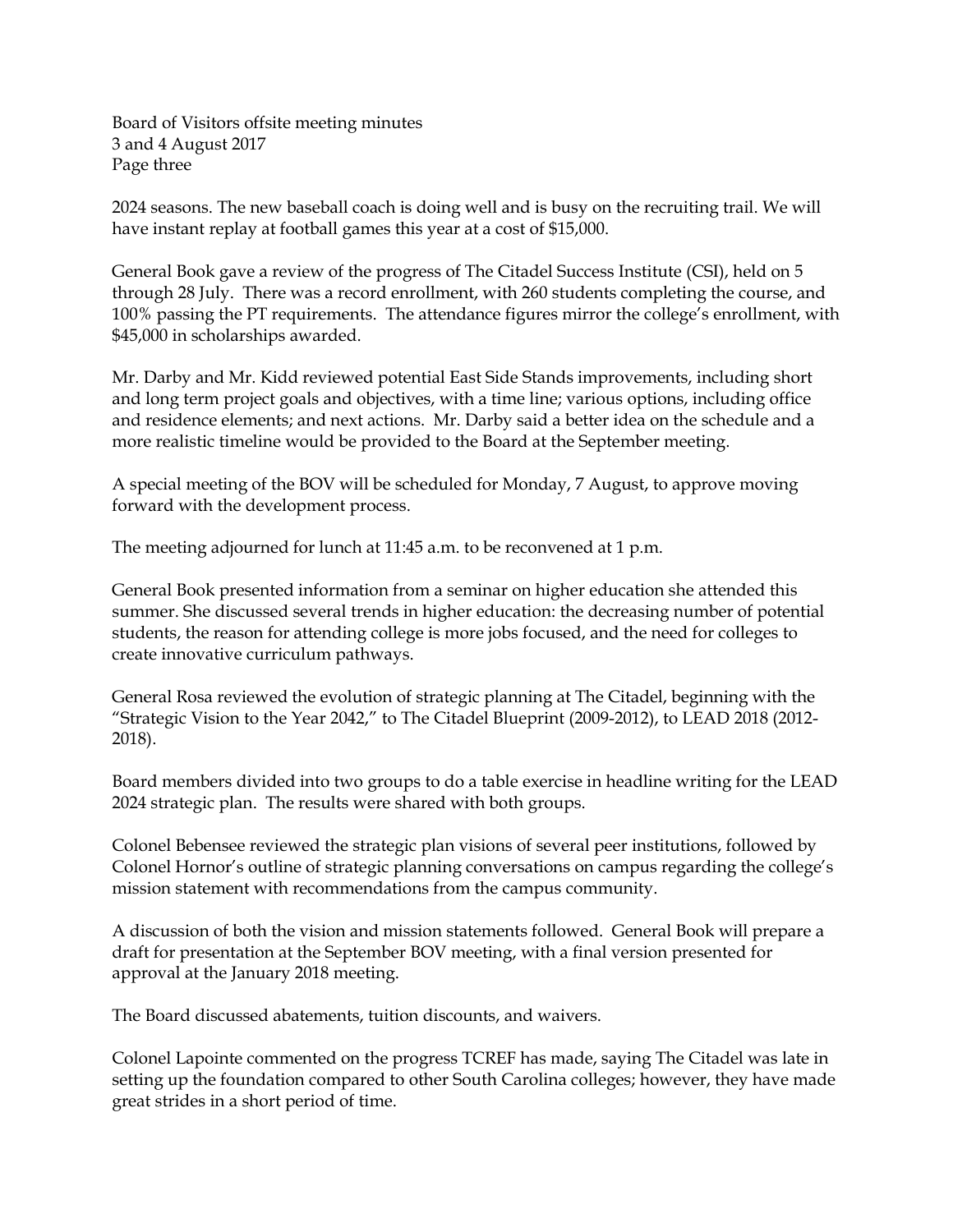Board of Visitors offsite meeting minutes 3 and 4 August 2017 Page four

Mr. Brandenburg informed the Board he received a letter from an outside group concerning the Christian flag in Summerall Chapel. He stated he would brief the BOV on the letter at the September meeting.

The meeting adjourned at 4:45 p.m. to reconvene the following morning.

The meeting reconvened on 4 August 2017 at 8:30 a.m. in the Board Room at the Wampee Conference and Retreat Center.

The following Board members were present on 4 August: Colonel Fred L. Price, Jr., Chair; Colonel Myron C. Harrington, Jr., Vice Chair; Colonel Allison Dean Love; Colonel Peter M. McCoy, Sr.; Colonel L. E. "Gene" Pinson; Colonel Greg A. Lapointe; Colonel Stanley L. Myers, Sr.; Colonel John C. Dominick; Colonel James H. Harrison; and Mr. Claudius E. Watts, IV, Chairman, The Citadel Foundation (TCF). Also in attendance were: Lieutenant General John W. Rosa, President; Dr. John P. "Jay" Dowd, III, Vice President for Institutional Advancement; Mrs. Ashley Witherspoon, President's Assistant for Board Matters; and Mrs. Patricia M. Kinard, Recording Secretary to the Board of Visitors.

Voting members absent: Colonel Dylan W. Goff. A quorum was present.

Chair Price called the meeting to order and reviewed the remaining agenda items. Colonel Pinson gave an invocation and led "The Pledge of Allegiance."

Colonel Harrington made a motion to change the order of items on the agenda. The motion was seconded by Colonel Love and approved unanimously by all voting members present.

Colonel Price reminded Board members of upcoming college events. He thanked General Rosa for taking time out of his schedule to participate in the retreat and for all of his hard work in furthering the success of The Citadel.

General Rosa's report highlighted:

- Closing out the capital campaign and the LEAD 2018 Plan
- Summer planning sessions conducted with the Vice Presidents
- Length of contracts for various members of the senior staff
- Suggestions for consideration during the President search, including review of the compensation package
- College has a good plan in building LEAD 2024 with a 2-3 year refresh
- Decisions about the next capital campaign must be made
- New President and spouse will "bring excitement" to the college community

Mr. Watts gave an orientation on the functions of The Citadel Foundation. He also reviewed current achievements in fundraising. Dr. Dowd noted the organization anticipates raising \$50 million by the end of the year and praised the staff for doing a great job.

General Rosa, Mr. Watts and Dr. Dowd left the meeting.